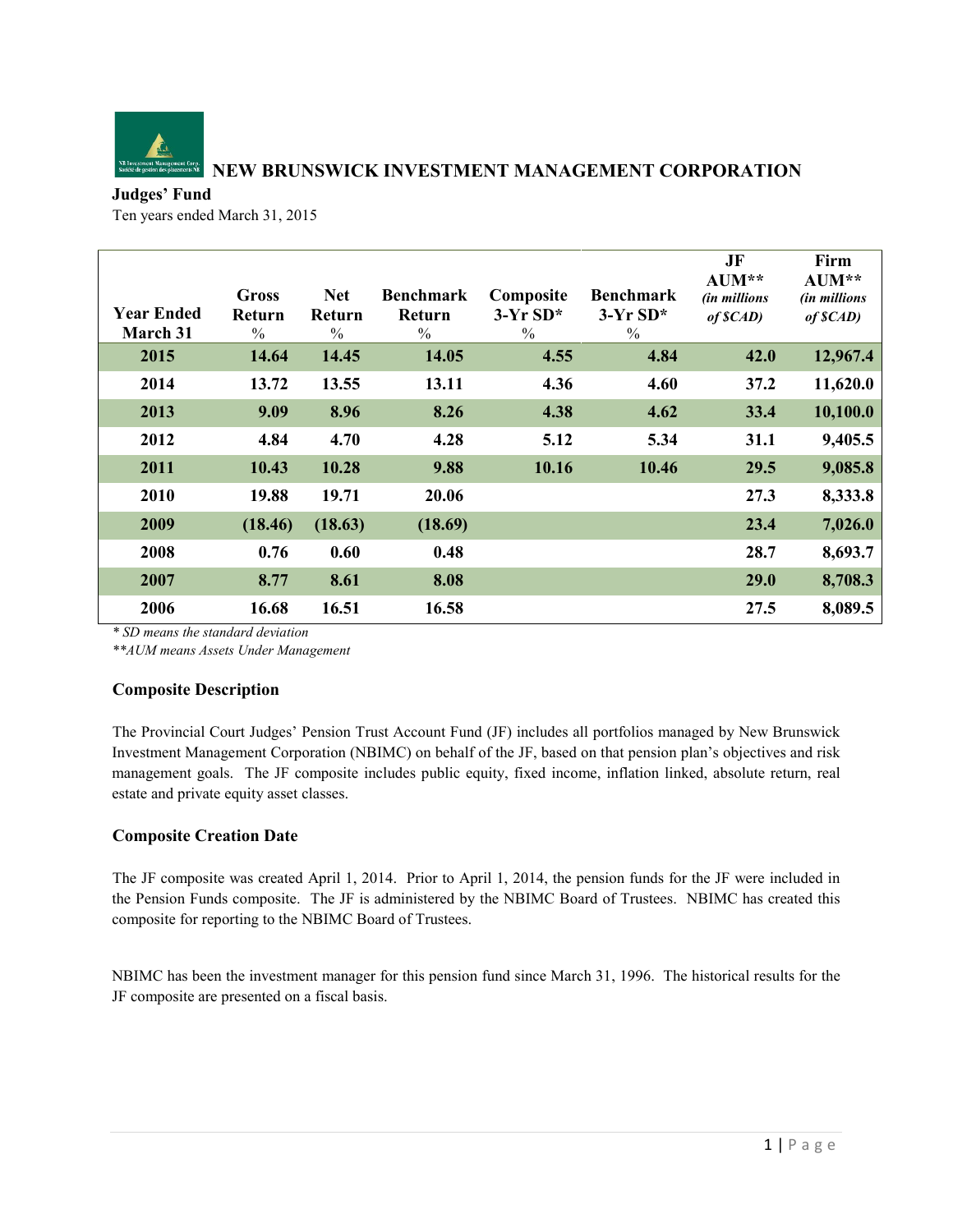

#### **Judges' Fund**

Ten years ended March 31, 2015

### **Firm Description**

NBIMC is a Crown corporation established under the *New Brunswick Investment Management Corporation Act* of 1994. NBIMC is primarily responsible for acting as investment manager for pension and other public sector trust funds (collectively, the "Funds; and individually, the "Fund").

The Funds are invested in unit trust funds and separate accounts established by NBIMC to facilitate the collective investment management and administration of these assets. At March 31, 2015, there were 28 active unit trust funds, each with a specific investment mandate. The Funds managed by NBIMC hold units in the unit trust funds in accordance with their investment policy.

A complete list and description of firm composites are available upon request.

### **Compliance Statement**

NBIMC claims compliance with the Global Investment Performance Standards (GIPS®) and has prepared and presented this report in compliance with the GIPS® standards. NBIMC has been independently verified for the periods December 1, 1996 through March 31, 2015. The verification reports are available upon request.

Verification assesses whether the firm has complied with all the composite construction requirements of the GIPS<sup>®</sup> standards on a firm-wide basis and the firm's policies and procedures are designed to calculate and present performance in compliance with the GIPS® standards. Verification does not ensure the accuracy of any specific composite presentation.

### **Calculation Methodology**

Composite returns were calculated in Canadian dollars using the aggregate return method on a daily basis. Daily returns were linked geometrically to calculate periodic returns. Returns include dividends net of withholding taxes, interest, as well as realized and unrealized gains and losses as of the last business day of the fiscal year.

Performance returns expressed on a gross basis are after the deduction of all trading expenses, but before the deduction of investment management costs and custodial fees.

Under the terms of its investment management agreements, NBIMC charges for its investment management services on a cost recovery basis, allocated prorata to the Funds according to assets under management. Performance returns expressed on a net basis are after the deduction of all expenses charged for the composite assets under management, including trading expenses, custodial fees, and investment management costs.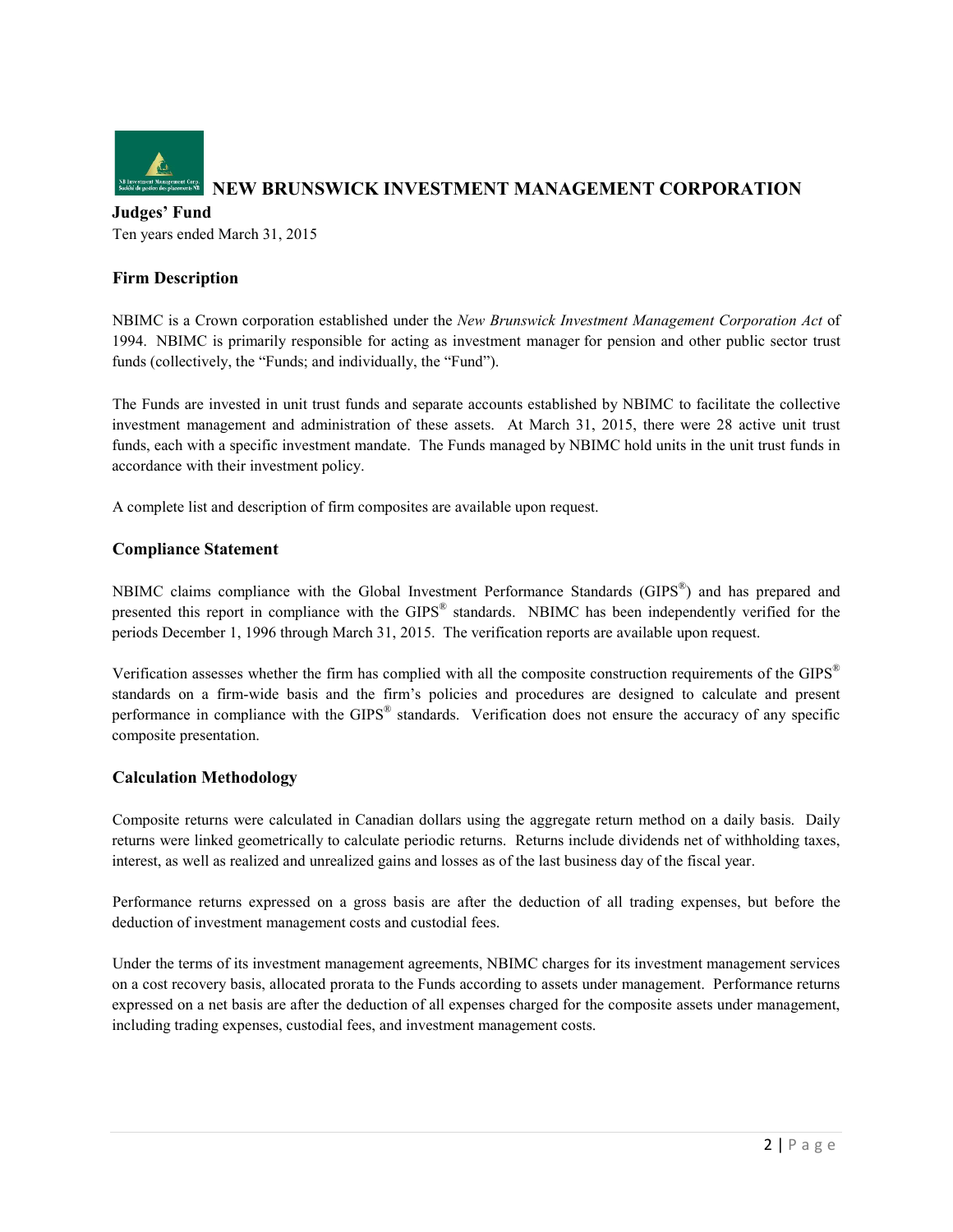

# **NEW BRUNSWICK INVESTMENT MANAGEMENT CORPORATION**

**Judges' Fund** Ten years ended March 31, 2015

The composite performance presented in these schedules may not be indicative of future performance. Readers should also be aware that other performance calculation methods may produce different results, and that the results for specific accounts and for different periods may vary from composite returns presented. Comparisons of investment results should consider qualitative circumstances and should be made only to portfolios with generally similar objectives.

In the calculation and presentation of performance returns, NBIMC is not aware of any instances in which this presentation does not conform with the laws and regulations of any province or territory of Canada in which NBIMC operates.

Additional information regarding NBIMC's policies and procedures for calculating and reporting composite results is available upon request.

## **Number of Portfolios and Internal Dispersion**

The internal dispersion measure and number of portfolios are not presented because the JF is the only portfolio in the composite.

## **Three Year Annualized Ex-Post Standard Deviation**

The 3 year annualized ex-post standard deviation measures the variability of the composite and the benchmark returns over the preceding 36 month period.

### **Sub-advisors**

NBIMC enters into sub-advisory agreements whereby certain assets are managed by sub-advisors. Rates of return earned on assets managed by the sub-advisors are included in NBIMC's composite presentations because NBIMC maintains full discretion over the use and choice of sub-advisors.

### **Derivative instruments and short positions**

Futures contracts, forward foreign exchange contracts, exchange traded and over-the-counter options and swaps, and short positions are used in NBIMC's investment management activities.

These derivative instruments are used for various purposes, including:

- to simulate exposure to a particular market index, but with lower transaction costs;
- to enhance performance returns;
- to modify the cash flow characteristics of an investment; or
- to hedge against potential losses due to changes in foreign exchange rates or stock prices